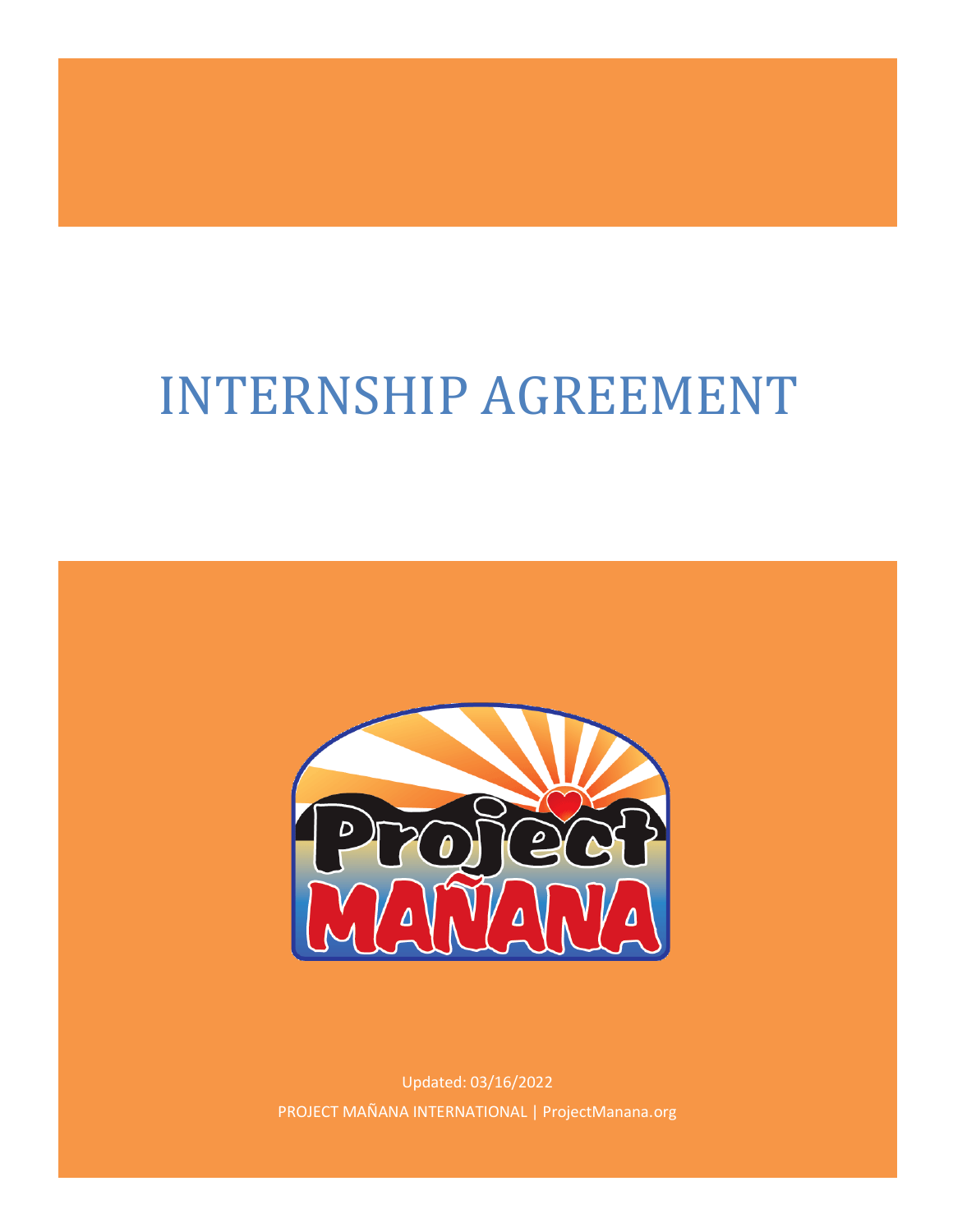

ProjectManana.org

## Project Mañana's Mission Statement

We exist to share the gospel and help break the cycle of poverty by investing in impoverished children, their families and communities through clean water, nutrition, education, and discipling projects.

# Project Mañana's Cultural Values

Our Cultural Values include: LOVE People Like Jesus Does; LEARN Constantly; INVITE Others to Participate; SHARE Open-Handedly; INNOVATE Toward Sustainability; ADMINISTER Resources With Excellence

## Project Mañana's Statement of Faith

Project Mañana is rooted in Christian values, which means We Believe:

- God is the Father Almighty, Creator of all things visible and invisible.
- Jesus Christ is God's one and only son, our one and only Savior.
- Jesus was born in Bethlehem, both fully human and fully divine, conceived of the Holy Spirit and the virgin Mary.
- Jesus suffered and was crucified under Pontius Pilate.
- Jesus died, was buried, and rose from the dead in bodily form on the third day.
- Jesus ascended into heaven and now sits at the right hand of the Father.
- Jesus will return to earth to judge both the living and the dead.
- The Holy Spirit is an active and operative part of the triune God; dwelling within every Christian.
- The Bible is God's Holy Word and Scripture. We believe God inspired the autographs (original writings) of the Scripture and those autographs were consequently without error.
- The Bible is the final authority for all matter of faith and practice.
- The Bible teaches that man, created by God, willfully sinned against God and is consequentially lost and without hope apart from Jesus Christ.
- The Bible teaches salvation—the forgiveness of sins—is only by grace through the blood of Jesus Christ.
- The Bible teaches that one receives God's grace by putting faith in Christ, repenting of sin, confessing Christ and being immersed into Christ, but that none of these is sufficient in and of itself for the assurance of salvation.
- The Church of Jesus Christ was founded on the day of Pentecost and consists of all Christians everywhere.

**I have read and understand the Mission Statement, Cultural Values, and Statement of Faith; and I agree to follow them in my capacities with Project Mañana International and all of its international affiliates.** 

Intern's Initials: \_\_\_\_\_\_\_\_\_\_\_\_\_\_\_\_ Parent/Guardian Initials: \_\_\_\_\_\_\_\_\_\_\_\_\_\_\_\_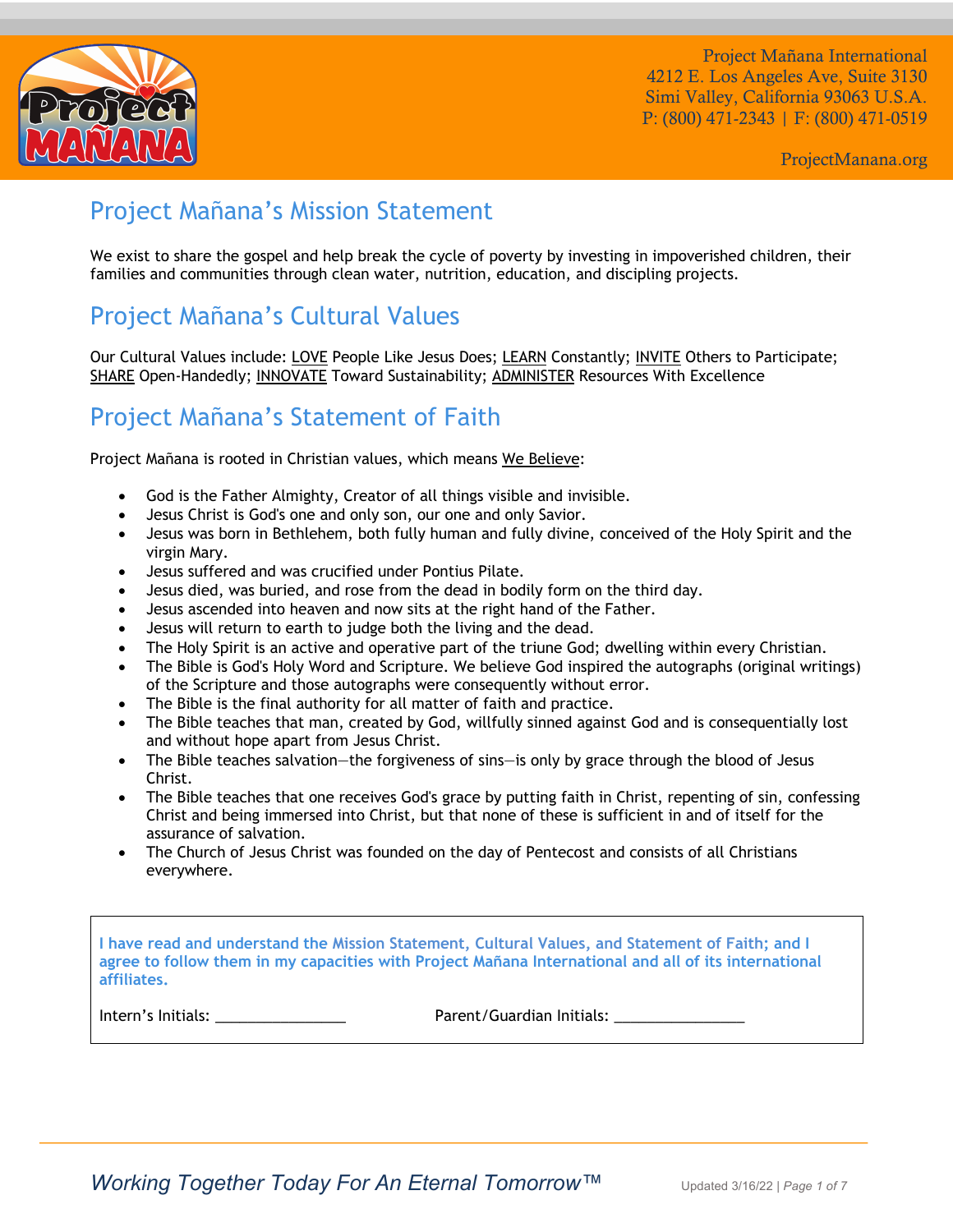

ProjectManana.org

## Project Mañana Intern Financial Agreement

Project Mañana Interns are responsible for payment of their internship fees no later than **30-Days prior** to their agreed-upon arrival date in the Dominican Republic. Airfare funds must be paid to Project Mañana prior to booking airfare.

The intern, their parent(s) or guardian(s), or other third-party who donate to Project Mañana on behalf of the intern should understand these payments made to participate in the intern program will be processed as charitable donations, not as a fee for payment of services. Each donor will receive a donation receipt for tax purposes upon processing of their donation.

#### **DEPUTIZED FUNDRAISER**

#### **It is critical to understand the IRS (2010) guidelines outlined below for personal support raising, officially known as Deputized Fundraising.**

According to the IRS, donations that are received by our ministry for the support of a particular person generally qualify as a charitable contribution *if* the ministry exercises sufficient discretion and control over the gift. To do this, the following provisions must be met:

- 1. All contributions made to Project Mañana International must be made so that the nonprofit may carry out its purpose. Donations intended to support a specific person will be held in preference for that individual, but Project Mañana retains full control and discretion over the use of the funds.
- 2. In order to demonstrate that Project Mañana has full control and discretion over the use of contributions, and is indeed using those contributions to carry out its purpose, the following statement MUST BE INCLUDED in *any and all* solicitations for contributions to Project Mañana International, including those for personal support:

#### **"Contributions are solicited and received with the understanding that Project Mañana International has complete discretion and control over the use of all donated funds. (IRS guideline, 2010)"**

(Include this statement in all personal support raising communications.)

- 3. No deputized fundraiser shall solicit donations in any way that would suggest or imply anything contrary to the contents of these guidelines.
- 4. All donations must be payable to Project Mañana. For paper checks, donors may write "in preference for" along with the intern's name so that Project Mañana understands the preferred intention of the gift.

Project Mañana International is a 501(c)(3) charitable nonprofit corporation and retains full control and discretion over the use of funds received from donors. **All funds are wholly owned and recognized as charitable contributions to Project Mañana and will not be refunded, transferred, or distributed to the intern for other reason. Interns are Deputized Fundraisers of Project Mañana International.**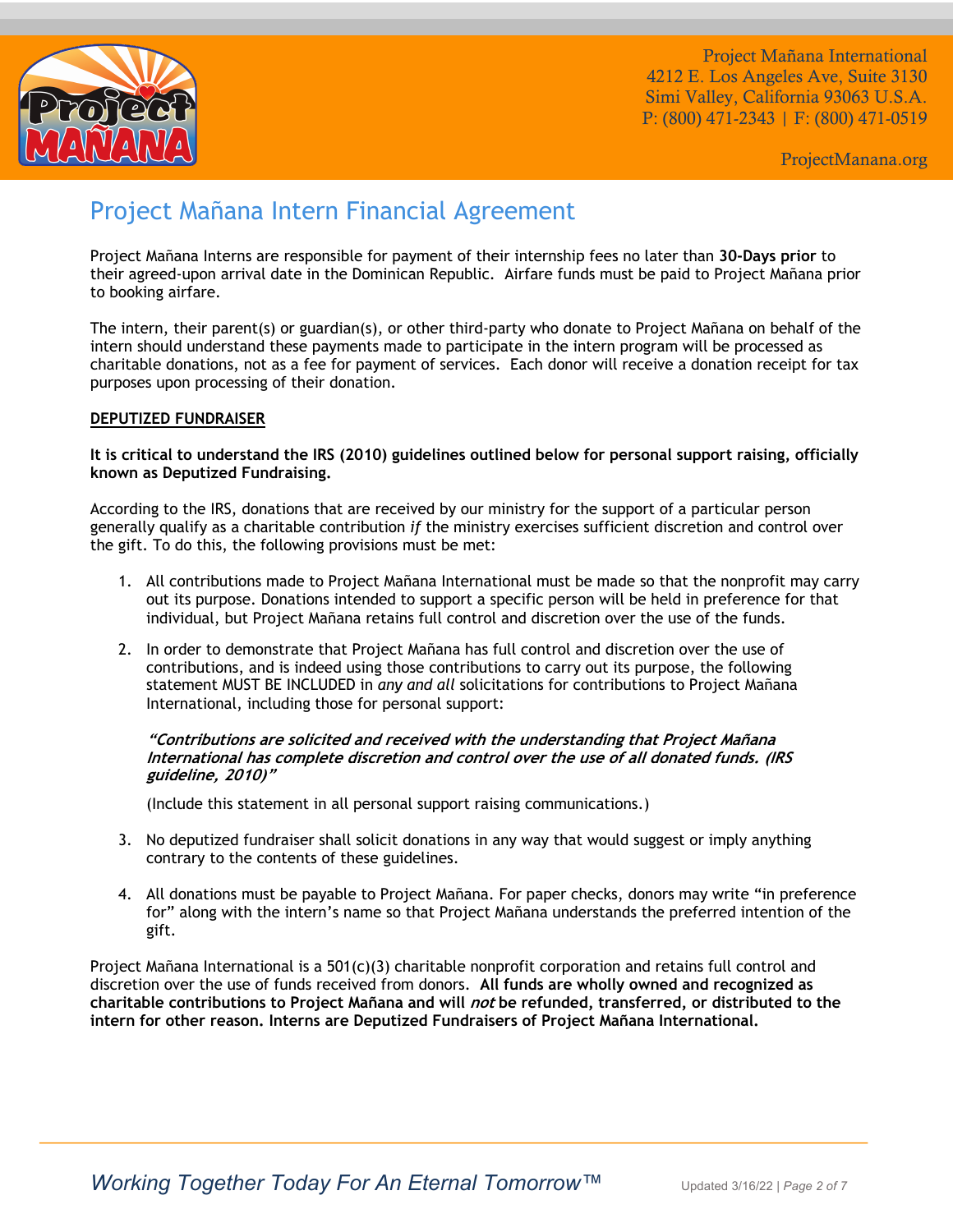

ProjectManana.org

#### **OVERAGE OF FUNDS**

To remain in compliance with IRS guidelines, no funds will be distributed to interns for any reason. All funds will be used to further the nonprofit mission of Project Mañana.

It is the intern's responsibility to monitor the total amount of funds they have acquired as a deputized fundraiser. To help with this, Project Mañana will provide weekly reports to the intern.

In the event that more funds are received than is required to participate in the Intern Program, it is important to understand that those funds will not be refunded or transferred to the donor; or disbursed to the intern.

#### **AIRFARE**

Airfare payments made to Project Mañana are non-refundable or transferable. Project Mañana will serve as the intern's liaison with the airlines by pricing, booking, and managing the intern's airfare. With prior approval from Project Mañana, interns may book and manage their own airfare directly with the airlines.

#### **CANCELATION**

In the event of cancellation, for any reason, the Registration Fee will be forfeited. Any funds (beyond the Registration Fee) that were raised for the intern to participate in the Intern program will be held in preference for **one calendar year** and may be applied to a future internship or mission trip. If the intern is unable to travel within the following calendar year, Project Mañana reserves the right to use the funds, as necessary, to further its nonprofit mission.

If airline tickets have already been purchased, the intern will need to contact the airline to cancel their trip and seek a credit or refund directly from the airline.

-------

If questions arise regarding the handling of donations for the Internship program, please contact Project Mañana's Intern Coordinator.

**I have read and understand this Project Mañana Intern Financial Agreement; and I agree to follow it in my capacities with Project Mañana International and all of its international affiliates.** 

Intern's Initials: \_\_\_\_\_\_\_\_\_\_\_\_\_\_\_\_ Parent/Guardian Initials: \_\_\_\_\_\_\_\_\_\_\_\_\_\_\_\_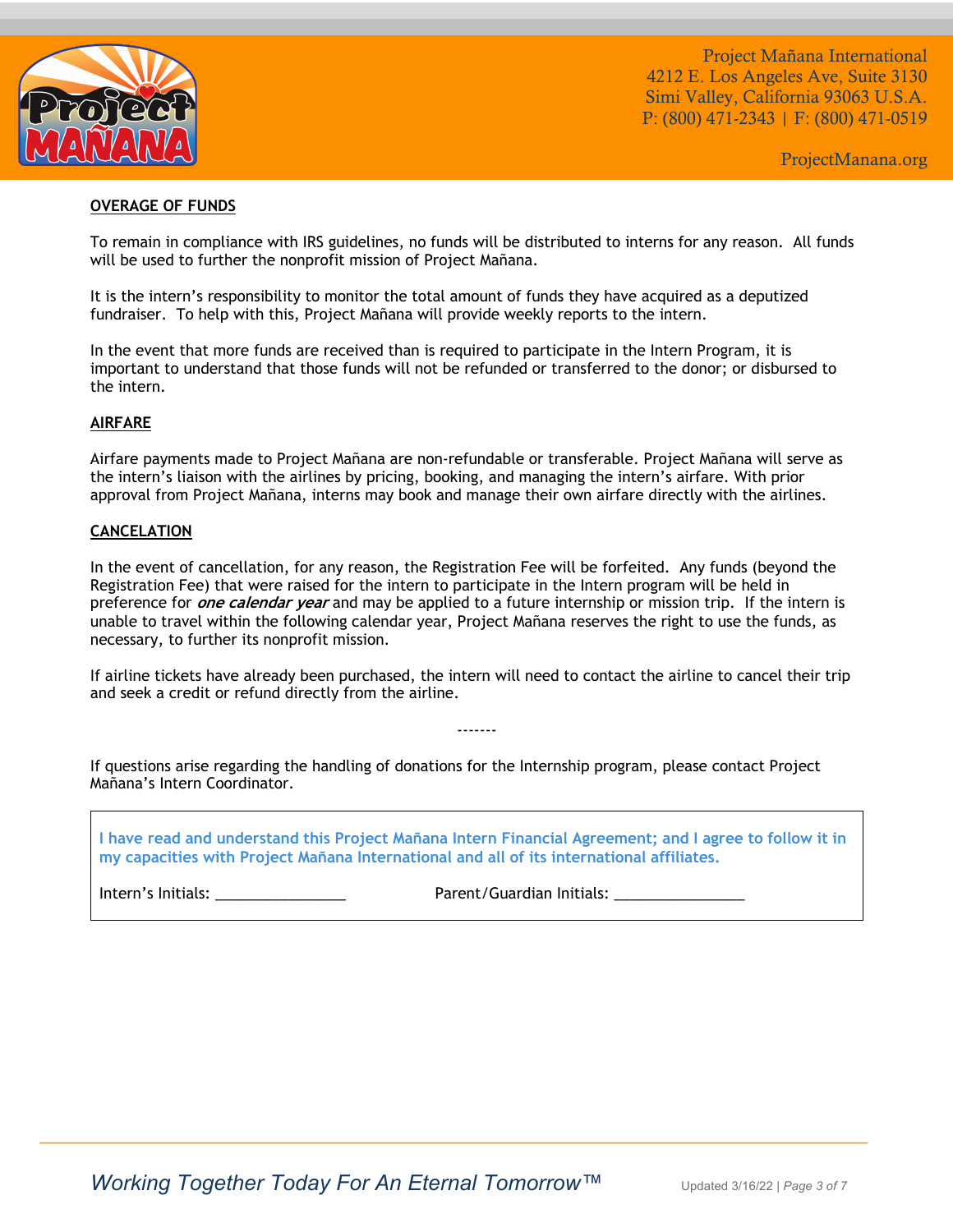

ProjectManana.org

## Project Mañana's Lifestyle Expectations & Discipline Structure

Project Mañana desires for all interns to have a healthy and successful experience while serving with Project Mañana in the Dominican Republic. To ensure that all parties have an understanding of what success entails, please review the below Lifestyle Expectations.

#### **INTEGRITY**

A person of integrity is living rightly, not divided, nor being a different person in different circumstances. A person of integrity is the same person in private that he/she is in public. (Proverbs 10:9)

- 1. **Lordship** Maintain a growing relationship with Jesus Christ in your personal life and as you serve Him and His church.
- 2. **Relationships** Interns will maintain integrity in how they communicate with staff, other interns, community members, visitors, and others.
- 3. **Stewardship** Exercise control and responsibility with your time, talents, resources, finances, health, etc.
- 4. **Morality** Including but not limited to, a commitment to live above reproach, including adherence to sexual purity, exhibiting morally upright behavior (examples: no smoking, no drinking (even if of age), no use of profanity), etc.

#### **CHRISTIAN LIFESTYLE & CULTURAL BEHAVIOR**

Each intern should be engaged in ongoing personal Christian spiritual growth through prayer, bible study, and service, and as it applies to Project Mañana's Statement of Faith.

Interns will attend weekly Sunday church service at *Iglesia Evangélica Punto Central* (Center Point Christian Church) in San Pablo, Dominican Republic. They may also participate in mid-week activities. If an intern wants to attend activates outside of Project Mañana, they must seek approval from the Intern Coordinator.

Within the conservative Dominican culture, Christians must refrain from smoking, vaping, consuming alcohol (even if of age), use of profanity, or other liberal behaviors that may be acceptable in the United States.

#### **RELATIONSHIPS**

Interns may not engage in a romantic relationship, of any type, during their internship with Project Mañana. This includes, but is not limited to, flirting, displays of affection, overly-private chat or telephone conversations, or spending time alone with the opposite sex.

#### **LEADERSHIP**

Each intern should remain mindful that when they are serving with Project Mañana, they are leaders. They must maintain a level of integrity and character at all times. Inters should model a Christian example which is culturally sensitive to the Dominican Republic.

#### **APPEARANCE**

All interns will dress appropriately and with modesty in mind. Please be conscious of what you are wearing and where you are wearing it. Staff reserves the right to ask you to change and/or not to wear certain items of clothing. Bathing suits must be one-piece and dresses/skirts must be, at a minimum, mid-thigh length.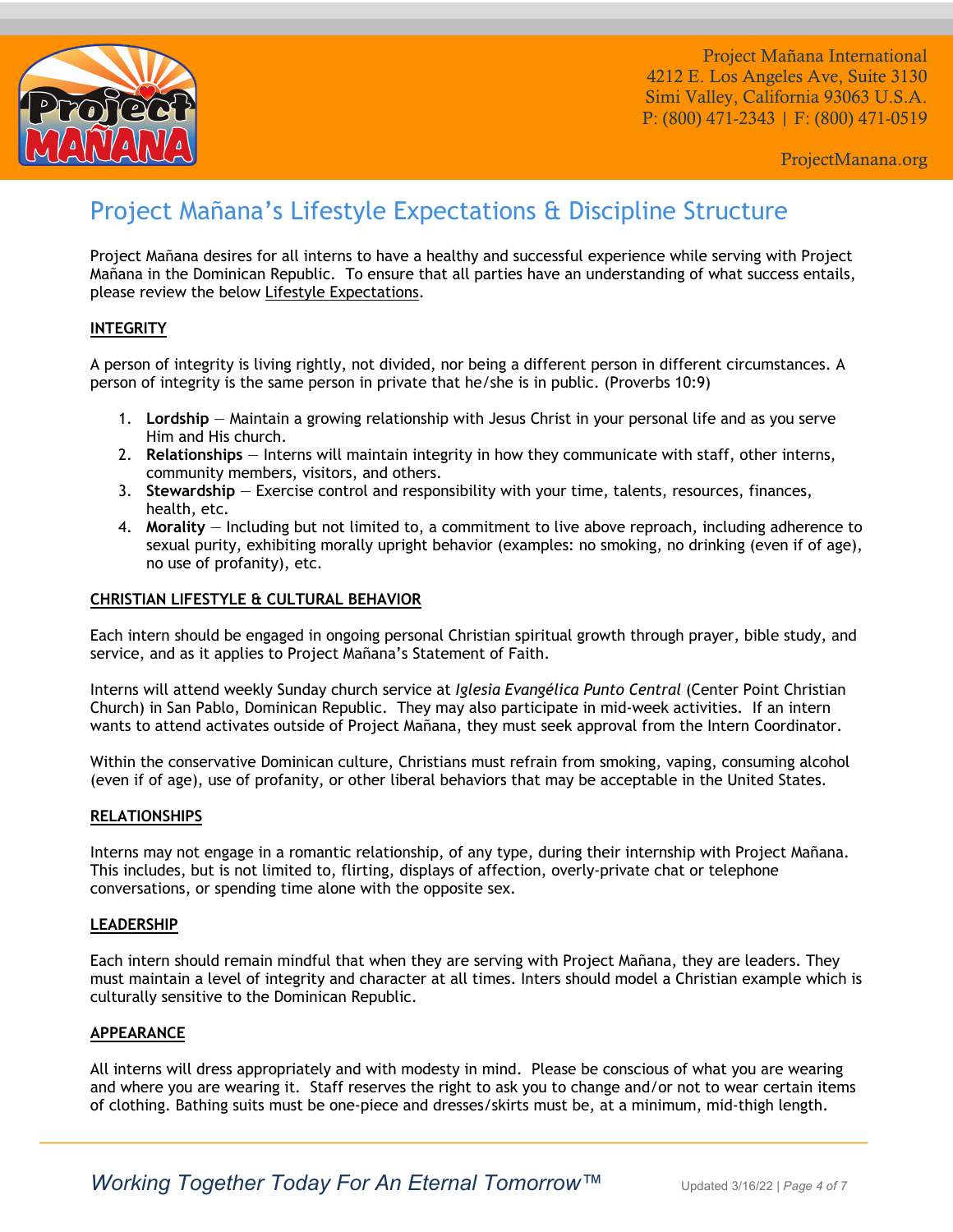

ProjectManana.org

#### **CONFLICT RESOLUTION**

If conflict arises, interns should work to resolve the conflict peacefully and swiftly according to the Matthew 18 Principal. If a conflict cannot come to a resolution of understanding, forgiveness, and reconciliation: the appropriate supervisor will address the issue and take necessary steps to resolve the conflict in a healthy manner.

#### **ZERO-TOLERENCE ACTIONS**

Project Mañana has a zero-tolerance policy for any intern engaging in: illegal drug use, fornication, pornography, participation in religious activities other than biblical Christian beliefs, or other actions identified as illicit or illegal. Any intern found engaging in such actions will have their internship terminated and be asked to return home immediately.

#### **MISCONDUCT**

If staff, interns or volunteers demonstrate behavior that is not in accordance with Project Mañana's Lifestyle Expectations, Project Mañana will take the appropriate action using its Discipline Structure.

#### **DISCIPLINE STRUCTURE**

- *1. Personal Caution*
	- a. A verbal warning to an individual that a violation in general or specifically of the Lifestyle Expectations has occurred and that continuing or repeating the behavior may result in additional disciplinary action.
	- b. An accumulation of repeated Personal Cautions will result in an Official Warning.
- *2. Official Warning (aka "Write Up")*
	- a. Assessed for an accumulation of repeated Personal Cautions, patterns of misconduct, or violations that are more serious in nature.
	- b. An Official Warning indicates that if immediate changes in behavior do not occur, the individual will begin to lose some of the privileges associated with being an intern.
- *3. Dismissal*
	- a. Termination of the internship and dismissal will occur when there are: (a) unresolved patterns of misconduct, (b) refusal to submit to less punitive forms of correction in a spirit of repentance, (c) blatant disregard for Project Mañana's Lifestyle Expectations, (d) behaviors with potential to significantly impact the spiritual, physical, or emotional well-being of other members of the community, or (e) behaviors that endanger the safety and security of other interns, staff, community members, visitors, or others.
	- b. Dismissal can be immediate or at a designated time; Project Mañana reserves the right to send an intern home without a refund of any trip fees paid, as outlined in the Financial Agreement.

**I have read and understand Project Mañana's Lifestyle Expectations & Disciple Structure; and I agree to follow it in my capacities with Project Mañana International and all of its international affiliates.** 

Intern's Initials: \_\_\_\_\_\_\_\_\_\_\_\_\_\_\_\_ Parent/Guardian Initials: \_\_\_\_\_\_\_\_\_\_\_\_\_\_\_\_

*Working Together Today For An Eternal Tomorrow™* Updated 3/16/22 | Page 5 of 7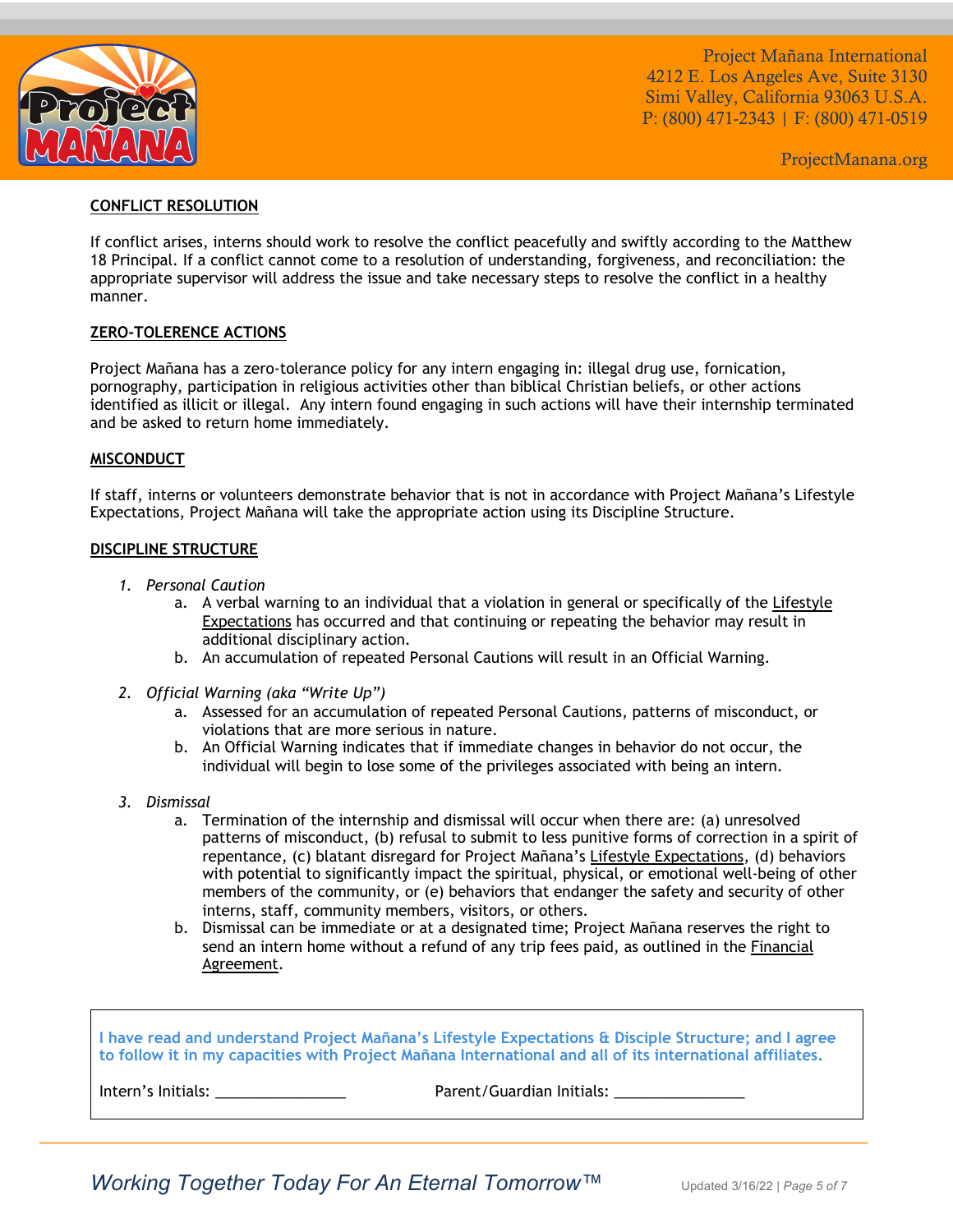

ProjectManana.org

(Initial)

(Initial)

(Initial)

(Initial)

(Initial)

## Intern Job Description

The general role of an intern is to support the overall work of Project Mañana and its full and part-time staff. While this Job Description is intended to convey essential information about the scope and requirements of an internship, it's not intended to be an exhaustive list of qualifications, skills, duties or responsibilities associated with the role. Interns will be assigned tasks other than those specifically listed in this job description in order to further the goals of the organization.

*Please initial acceptance for every section.*

During your internship, you will perform various support and ministerial roles including, but not limited to:

- 1. Missionary Staff Support
	- a. Shadow the staff & missionaries in their work and participate, as requested
	- b. Provide reasonable assistance to staff & missionary families (i.e. watching children, running errands, basic household labor)
	- c. Participate in activities unrelated to short-term teams (i.e. camps, special events, meetings)
- 2. Short-Term Team Support (if applicable)
	- a. Prepare mission teams for the day (i.e. helping organize materials, direct people, keeping to the schedule)
	- b. Prepare for and/or lead projects under the direction of staff
	- c. Help mission team members engage with projects, community members, and staff throughout the day
	- d. Interns are NOT a Short-Term Team guest; they must serve as an official representative of Project Mañana and assist in the coordination of activities as instructed by the Intern Coordinator or Team Host.
- 3. Guest House Hospitality
	- a. Support food service staff while short-term teams are in residence (i.e. meal preparation, clean-up, wash dishes)
	- b. Maintaining the cleanliness of the Guest House on a weekly rotation or as needed during short-term team use
	- c. Take out trash (daily during short-term team use; or weekly for individual use)
- 4. Ministry Assignments (if applicable)
	- a. Report to your assigned work location on time, prepared for the day and ready to accomplish pre-determined work assignment
	- b. Communicate with your Supervisor regarding issues or support needed to accomplish assigned work
- 5. Other Activities
	- a. Communicate with Intern Coordinator on a regular basis
	- b. Maintain a time of personal bible study and devotion
	- c. Participate in missiology, discipleship, language acquisition and cultural training (as applicable)
	- d. Attend church weekly with Project Mañana staff
	- e. If completing college or university requirements, maintain responsibility for your program and any actions required of Project Mañana staff

*Working Together Today For An Eternal Tomorrow™* Updated 3/16/22 | Page 6 of 7